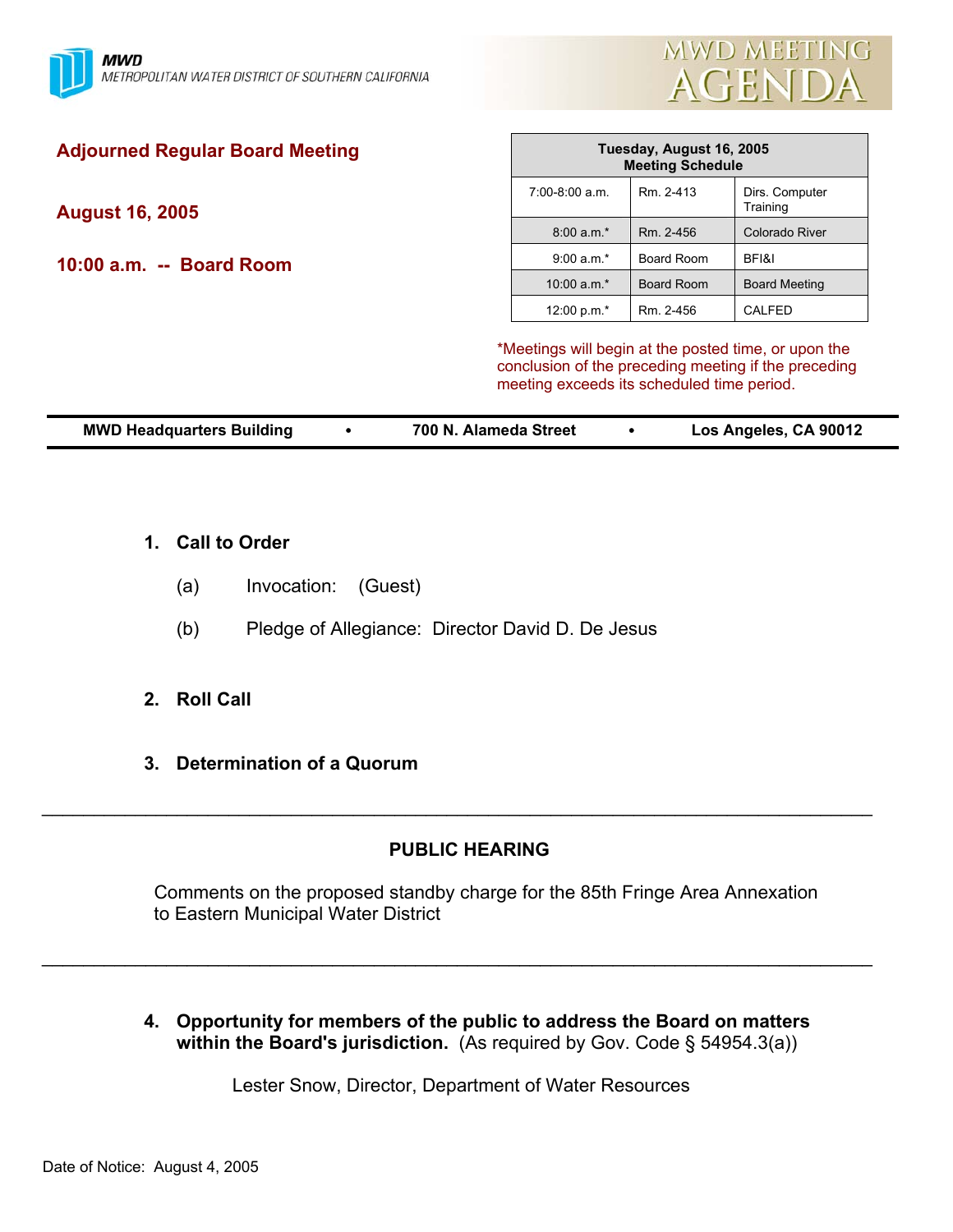# **5. OTHER MATTERS**

- A. Approval of the Minutes of the Meeting for July 12, 2005. (A copy has been mailed to each Director) Any additions, corrections, or omissions
- B. Committee assignments
- C. Chairman's Monthly Activity Report
- D. Tax levy for fiscal year 2005/06. (BFI&I)
	- D-1 Report on list of certified assessed valuations for fiscal year 2005/06 and tabulation of assessed valuations, percentage participation, and vote entitlement of member public agencies as of August 16, 2005. (Copies distributed—Compare with preceding year—Ordered received and filed, spread on the Minutes, a copy to be sent each Director and to each member public agency). **(To be distributed at meeting)**
	- D-2 Adopt resolution establishing the tax rate for fiscal year 2005/06. **(Roll call vote—two-thirds vote required) (To be distributed at meeting)**

### **6. DEPARTMENT HEADS' REPORTS**

- A. CEO/General Manager's Reports:
	- i. Oral report on Colorado River matters
	- ii. Oral report on Bay-Delta and State Water Project matters. (L&C, WPQ&R)
	- iii. CEO/General Manager's summary of Metropolitan's activities for the month of July
- B. General Counsel's summary of Legal Department activities for the month of July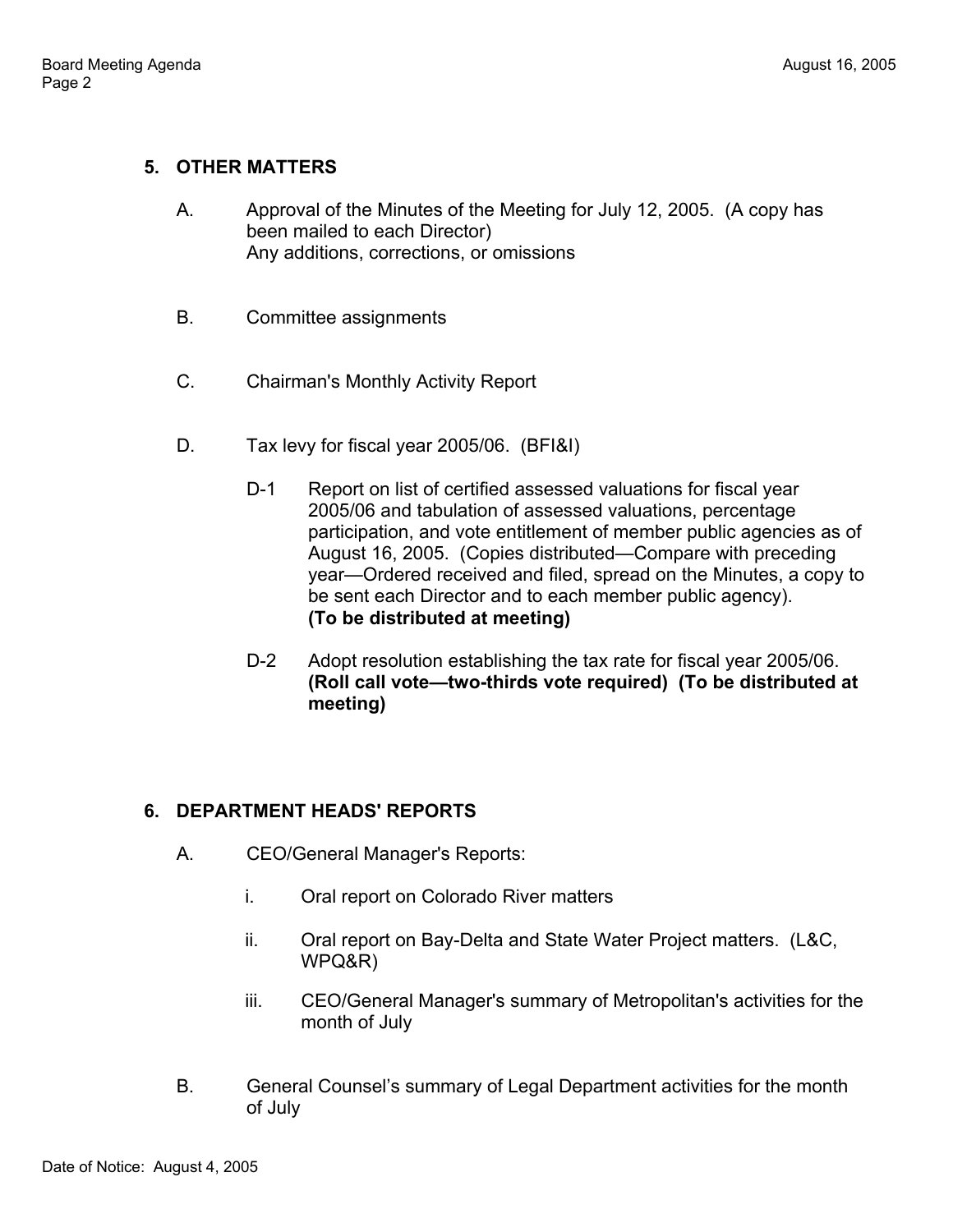- C. General Auditor's summary of activities for the month of July
- D. Ethics Officer's summary of activities for the month of July

### **7. CONSENT CALENDAR ITEMS — ACTION**

**7-1** Grant conditional approval for Annexation No. 85 to Calleguas Municipal Water District and Metropolitan; and adopt resolution of intention to impose water standby charge. (A&RP)

#### **Recommendation:**

**Option #1:** 

**Adopt the CEQA determination and**

- **a. Grant conditional approval for Annexation No. 85 concurrently to Calleguas and Metropolitan, conditioned upon receipt in full of annexation fee of \$77,521.60 to Metropolitan if completed by December 31, 2005, or if completed later, at the then current annexation charge rate;**
- **b. Approve Calleguas' Statement of Compliance with the current Water Use Efficiency Guidelines conditioned upon final acceptance of the city of Oxnard into the California Urban Water Conservation Council; and**
- **c. Adopt the resolution of intention to impose water standby charge within the proposed annexation territories, substantially in the form of Attachment 3 to the board letter.**
- **7-2** Grant conditional approval for the 88<sup>th</sup> and 89<sup>th</sup> Fringe Area Annexations to Eastern Municipal Water District and Metropolitan; and adopt resolutions of intention to impose water standby charge. (A&RP)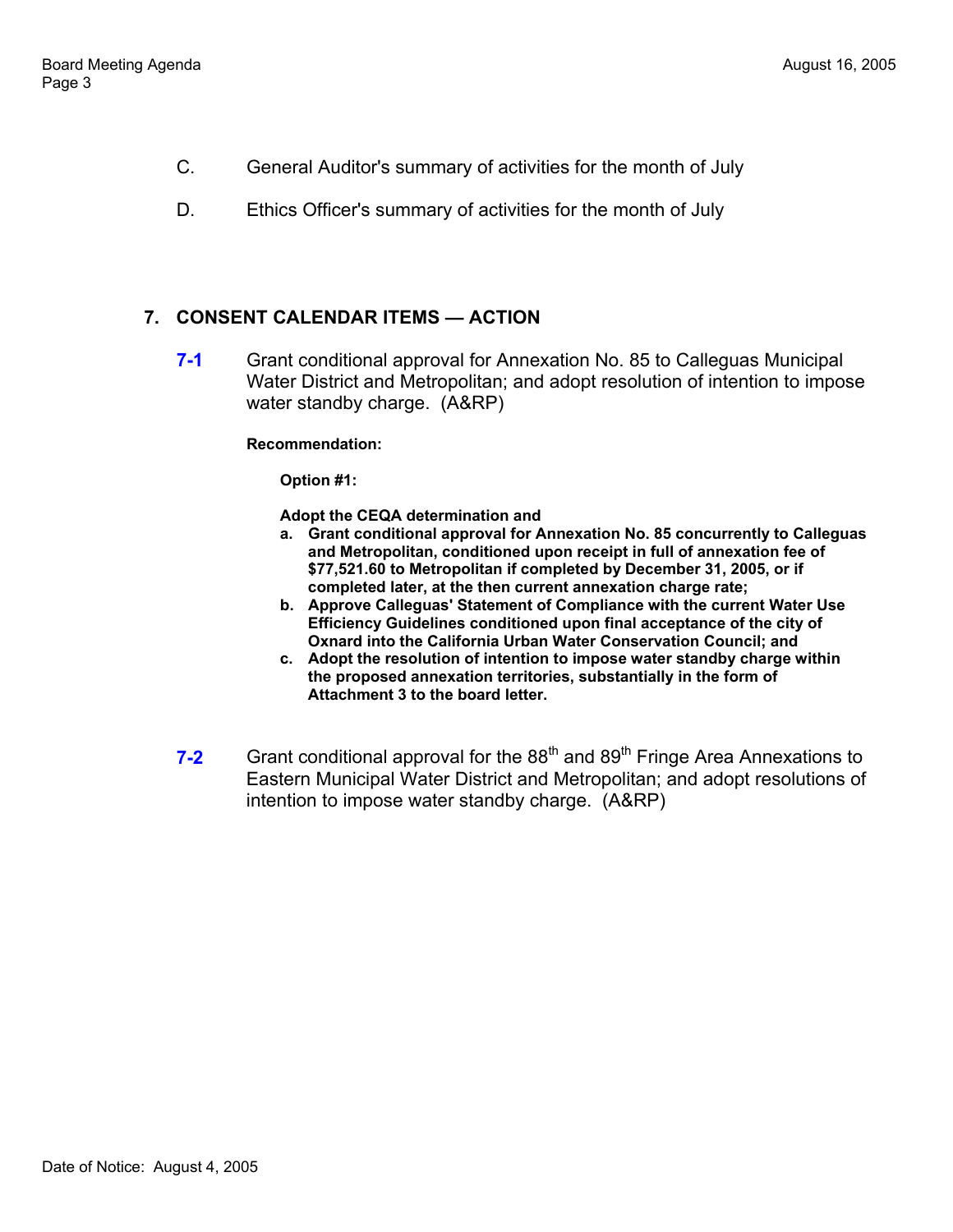#### **Recommendation:**

**Option #1:** 

**Adopt the CEQA determination and** 

- **a. Grant conditional approval for the 88th Fringe Area Annexation concurrently to Eastern and Metropolitan, conditioned upon receipt in full of annexation fee of \$39,530.80 to Metropolitan if completed by December 31, 2005, or if completed later, at the then current annexation charge rate;**
- **b. Grant conditional approval for the 89th Fringe Area Annexation concurrently to Eastern and Metropolitan, conditioned upon receipt in full of annexation fee of \$79,736 to Metropolitan if completed by December 31, 2005, or if completed later, at the then current annexation charge rate;**
- **c. Approve Eastern's Statements of Compliance with the current Water Use Efficiency Guidelines; and**
- **d. Adopt the resolutions of intention to impose water standby charge within the proposed annexation territories, substantially in the form of Attachment 3 and Attachment 6 to the board letter.**
- **7-3** Adopt final resolutions approving annexation of Calleguas Municipal Water District's Annexation No. 83, Parcel A, into Metropolitan's service area and impose water standby charge within the newly annexed area. (A&RP)

### **Recommendation:**

**Option #1:** 

**Adopt the CEQA determination and**

- **a. Adopt a resolution granting Calleguas' request for annexation of Annexation No. 83, Parcel A, into Metropolitan's service area, conditioned upon approval by the Local Agency Formation Commission, and establishing Metropolitan's terms and conditions for this annexation; and**
- **b. Adopt a resolution to impose water standby charge at a rate of \$9.58 per acre or per parcel of less than one acre within the proposed annexation area.**
- **7-4** Adopt final resolutions for annexations and to impose water standby charge for the 81<sup>st</sup>, 82<sup>nd</sup> and 83<sup>rd</sup> Fringe Area Annexations to Eastern Municipal Water District and Metropolitan. (A&RP)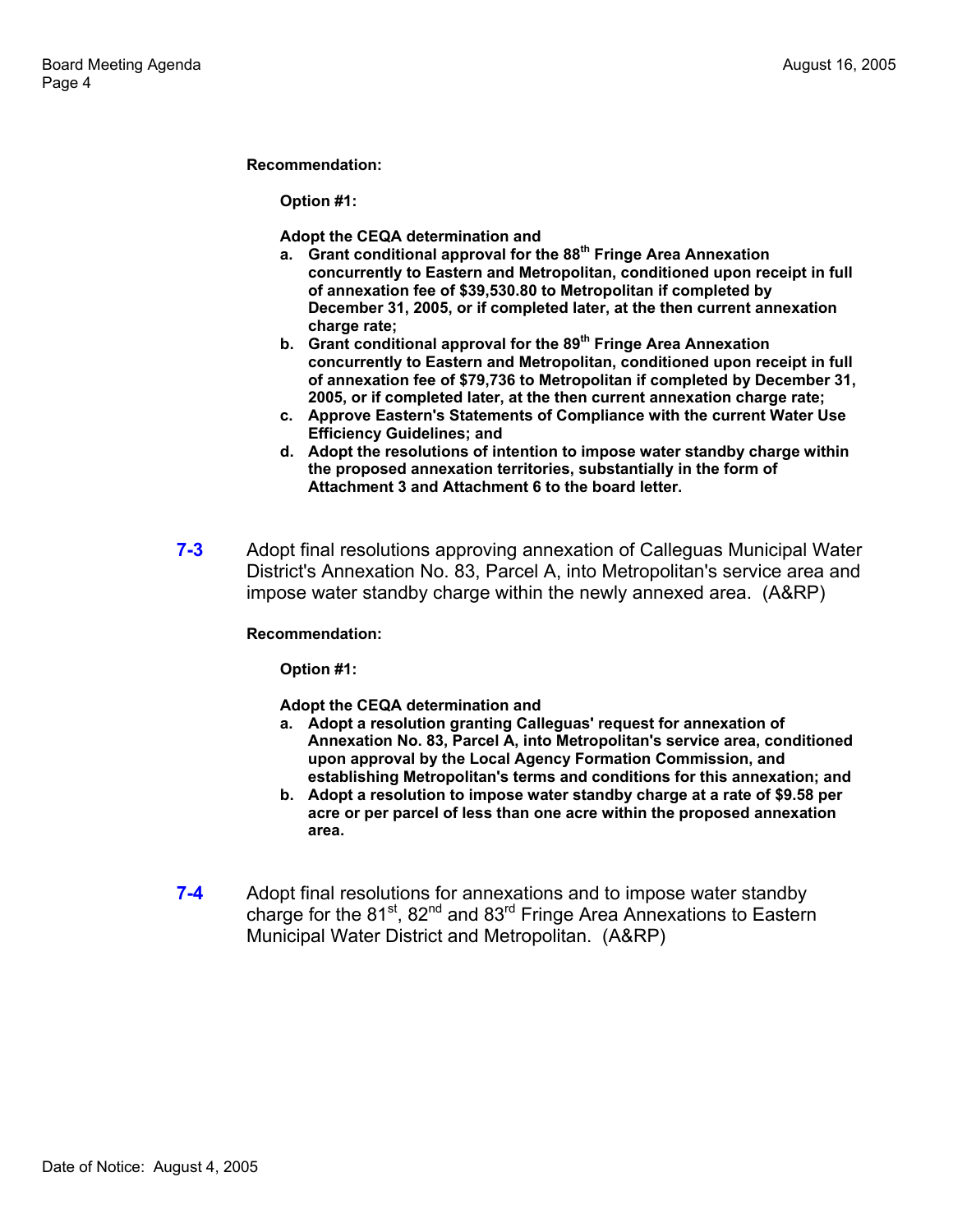**Recommendation:** 

**Option #1:** 

**Adopt the CEQA determination and**

- **a. Adopt resolutions granting Eastern's request for approval of the 81st, 82nd and 83rd Fringe Area Annexations, concurrently to Metropolitan and Eastern, conditioned upon approval by the Riverside Local Agency Formation Commission, and establishing Metropolitan's terms and conditions for these annexations; and**
- **b. Adopt resolutions to impose water standby charge at a rate of \$6.94 per acre or per parcel of less than one acre within the proposed annexation areas.**
- **7-5** Affirm the Chief Executive Officer's determination of Metropolitan Parcel No. 140-6A-100 as surplus to Metropolitan's needs: 2.22 acres of improved land near Lake Mathews. (A&RP)

**Recommendation:** 

**Option #1:** 

**Adopt the CEQA determination and** 

- **a. Affirm the Chief Executive Officer's determination that the subject property comprising 2.22 acres is surplus, and carry out disposition of the property in its current condition;**
- **b. Comply with Government Code Section 54222, Surplus Lands Act, by offering the property to other public agencies at a sales price of its fair market value;**
- **c. If the property is not purchased by a government entity with preferential rights, sell the subject property by open or exclusive listing under Administrative Code Section 8245 or Section 8246, respectively, dependent upon the applicable disposition procedure; and**
- **d. Market the property for sale on the open market for its fair market value of \$760,000.**
- **7-6** Amend Administrative Code to update policy concerning contractors and grantees and change Metropolitan's Filing Officer for Statements of Economic Interest. (L&C)

**Recommendation:** 

**Option #1:** 

**Adopt the CEQA determination and approve the amendments to Administrative Code Sections 6430, 6470 and 7105 as set forth in Attachment 2 to the board letter.**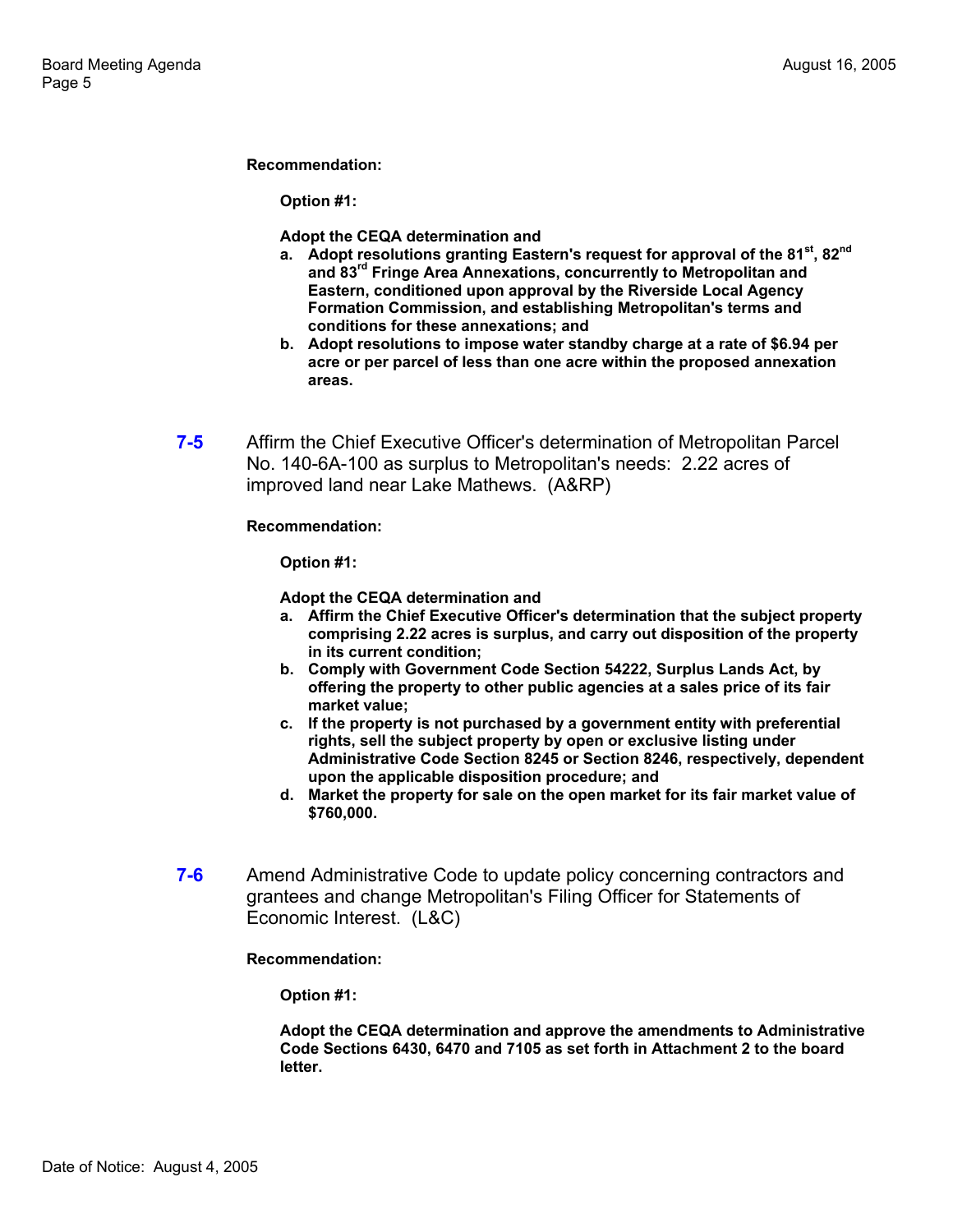**7-8** Appropriate \$647,000; and authorize (1) three pipeline repair projects, (2) an agreement with Parsons Water & Infrastructure for project management support, and (3) agreements with Lee & Ro, MWH Americas, and Richard Brady & Associates for design of conveyance and distribution projects. (E&O)

### **Recommendation:**

**Option #1:** 

**Adopt the CEQA determination and** 

- **a. Appropriate \$647,000;**
- **b. Authorize preliminary and final design for three pipeline repair projects;**
- **c. Authorize an agreement with Parsons Water & Infrastructure for project management support in an amount not to exceed \$600,000/year for five years; and**
- **d. Authorize agreements with Lee & Ro, MWH Americas, and Richard Brady & Associates for design services in an amount not to exceed \$2 million/year, each for five years.**
- **7-9** Appropriate \$980,000; and authorize four power system rehabilitation projects within the Water Treatment Plant Improvements Programs (Approps. 15369, 15380, 15381). (E&O)

### **Recommendation:**

**Option #1:** 

**Adopt the CEQA determinations and**

- **a. Appropriate \$980,000 in budgeted funds; and**
- **b. Authorize studies and preliminary and final design for four power system rehabilitation projects.**
- **7-10** Authorize entering into a Local Resources Program Agreement with Las Virgenes Municipal Water District for the Decker Canyon Recycled Water Line Extension Project. (WPQ&R)

### **Recommendation:**

**Adopt the CEQA determination and authorize the Chief Executive Officer to enter into an LRP agreement with Las Virgenes Municipal Water District for the Decker Canyon Recycled Water Line Extension Project to provide incentive payments of \$175 per acre-foot over 20 years.**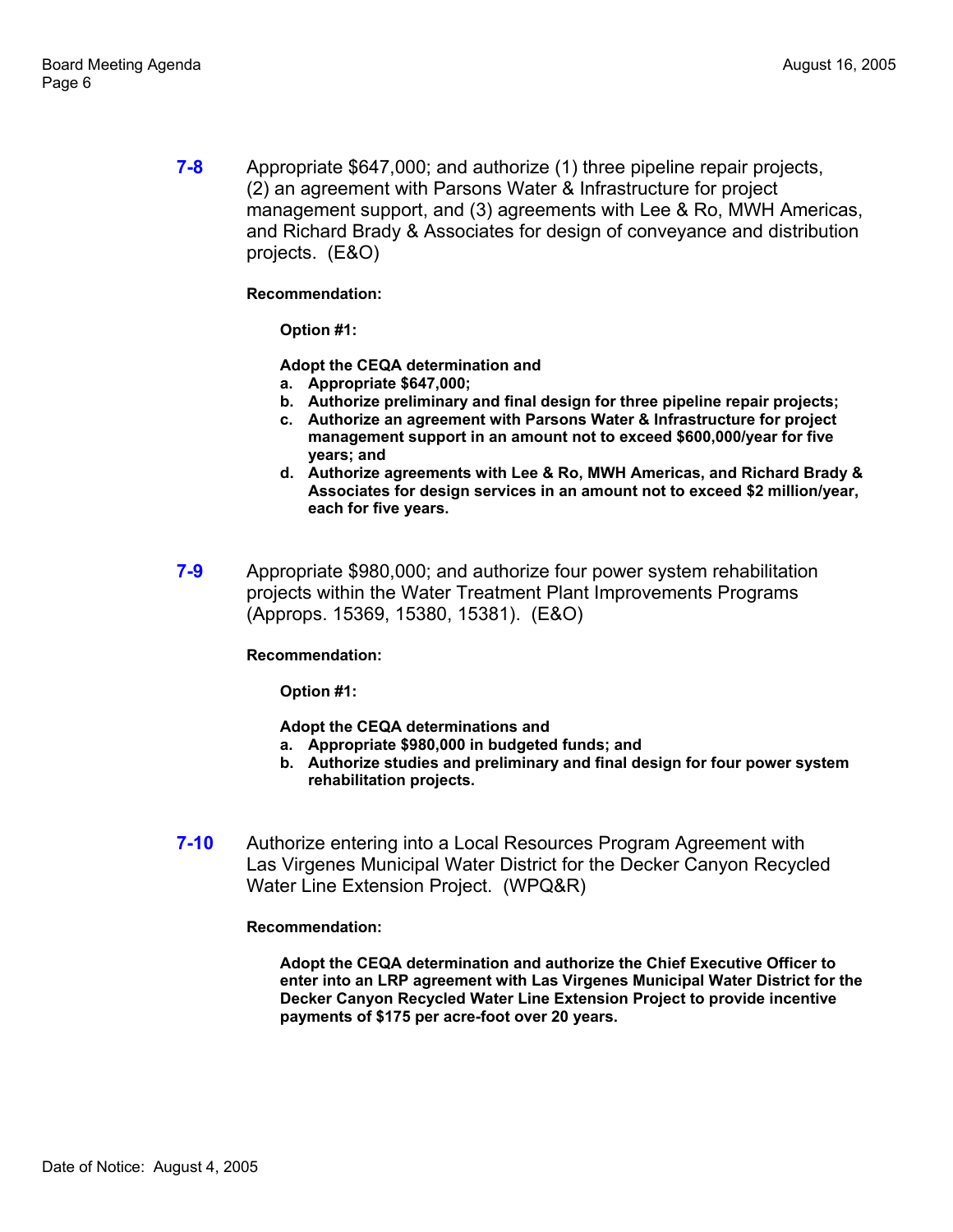**7-11** Adopt resolutions to accept \$3.2 million in state grants for four water conservation projects. (WPQ&R)

#### **Recommendation:**

**Adopt the CEQA determination and** resolutions accepting Proposition 50 grants.

**7-12** Authorize amending the agreement with Mojave Water Agency to demonstrate the feasibility of water exchange program. (WPQ&R)

#### **Recommendation:**

**Option #1:** 

**Adopt the CEQA determination and authorize the Chief Executive Officer to enter into an amendment to the existing demonstration water exchange program with Mojave, in form approved by the General Counsel.** 

### **(END OF CONSENT CALENDAR)**

### **8. OTHER BOARD ITEMS — ACTION**

**8-1** Authorize up to \$950,000 over two years for the revised 2005/06 City Makeover Program including an independent audit component to verify water savings. (Ed&O)

**Recommendation:** 

**Option #1:** 

**Adopt the CEQA determination and authorize the revised program.** 

**8-2** Authorize (1) an agreement for \$300,000 with RBF Consulting for design of Searl Parkway Landscaping and signage; and (2) an increase of \$2 million to an existing agreement with PinnacleOne for project management support for the Diamond Valley Lake East Recreation Area (Approp. 15334). (Rec.)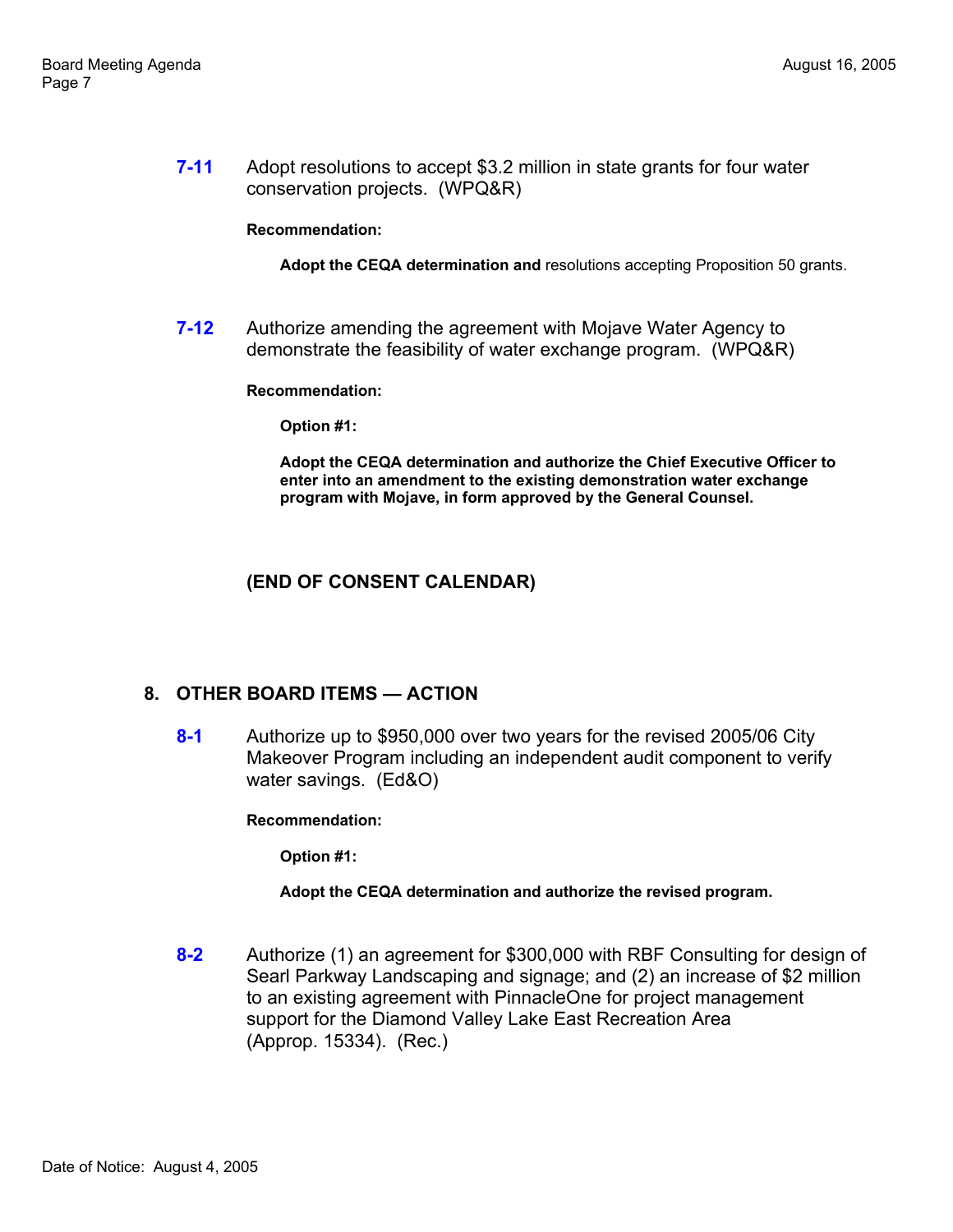#### **Recommendation:**

**Option #1:** 

**Adopt the CEQA determination and**

- **a. Authorize all activities in advance of award of a construction contract for Searl Parkway landscaping and signage at the DVL East Recreation Area;**
- **b. Authorize an agreement with RBF Consulting in an amount not to exceed \$300,000 for design services; and**
- **c. Authorize an increase of \$2 million to the existing agreement with PinnacleOne for a new total not to exceed \$3.2 million.**
- **8-4** Appropriate \$3 million for projects costing less than \$250,000 for fiscal year 2005/06 under the Minor Capital Projects Program. (E&O)

**Recommendation:** 

**Option #1:** 

**Adopt the CEQA determination and**

- **a. Appropriate \$3 million for the Minor Capital Projects Program for FY 2005/06 for projects costing less than \$250,000;**
- **b. Authorize the CEO to initiate capital projects costing less than \$250,000 and perform all work including the preparation of necessary environmental documentation; and**
- **c. Designate the CEO as the decision-making body for purposes of reviewing, approving, and certifying any environmental documentation that may be required for such projects.**
- 8-5 Report on *Dewayne Cargill, et al. v. Metropolitan*, LASC Case No. BC 191881 (consolidated with LASC Case Nos. BC 194444 and BS 052318); and authorize increase of \$385,000 in maximum amount payable under contract with Bergman & Dacey to defend Metropolitan in related lawsuits challenging the employment status of temporary workers. (L&C)

**[Conference with legal counsel—existing litigation; to be heard in closed session pursuant to Gov. Code Section 54956.9(a)]**